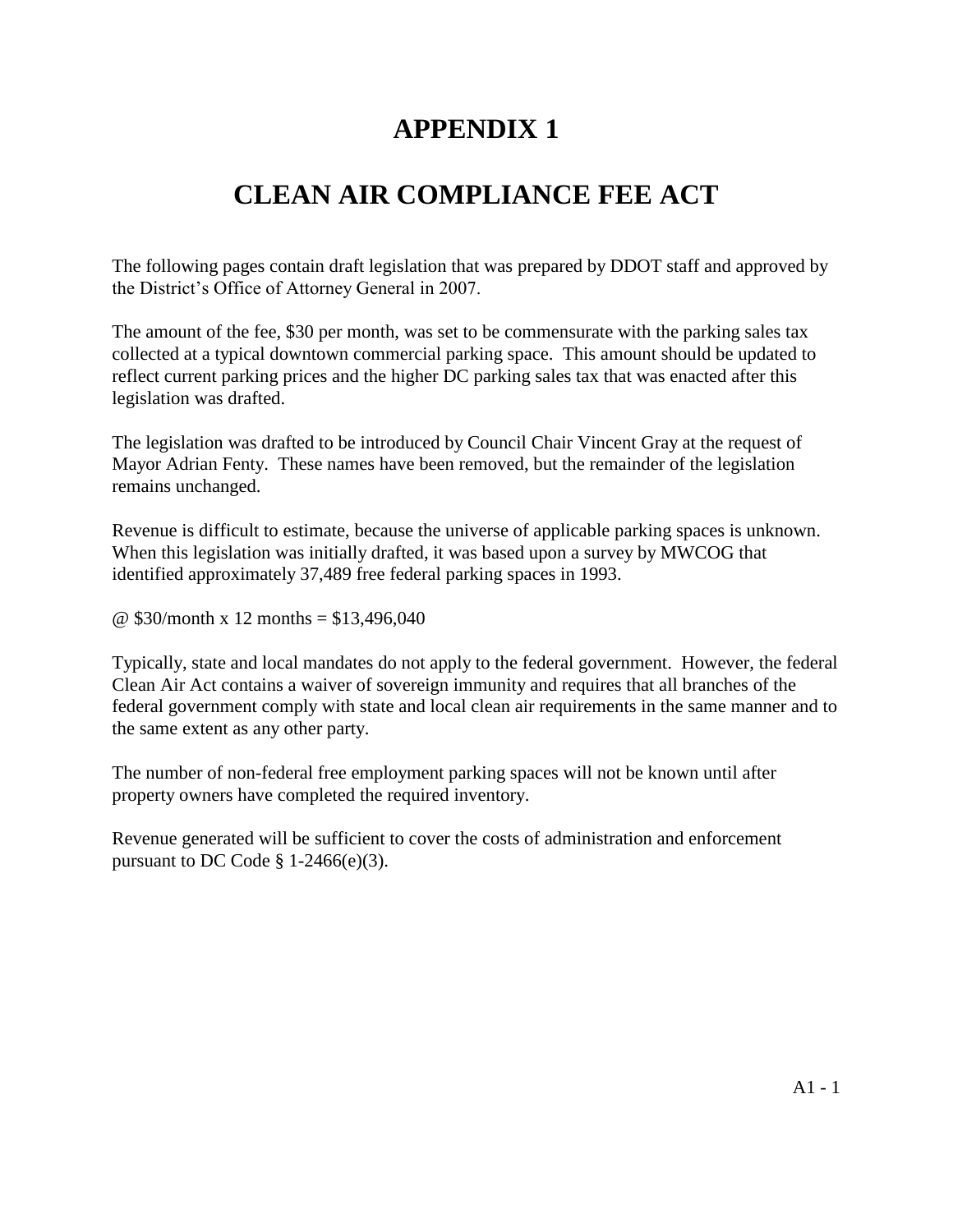A BILL

\_\_\_\_\_\_\_\_\_\_\_\_\_\_\_\_\_\_\_\_\_\_\_\_\_\_\_\_

## IN THE COUNCIL OF THE DISTRICT OF COLUMBIA

\_\_\_\_\_\_\_\_\_\_\_\_\_\_\_\_\_\_\_

 $\overline{\phantom{a}}$ 

\_\_\_\_\_\_\_\_\_\_\_\_\_\_\_\_\_\_\_\_\_\_\_\_\_ introduced the following bill, which was referred to the

Committee on \_\_\_\_\_\_\_\_\_\_\_\_\_\_\_\_\_\_\_\_\_\_\_

To comply with requirements of the Clean Air Act to reduce polluting emissions by discouraging single-occupant vehicle travel and encouraging car pool and transit use through the establishment of a fee at the rate of \$30 per month per space on employment parking spaces that are not subject to collection of parking sales and use taxes for the services of parking and to mitigate parking impacts by funding the transit component of the District's State Implementation Plan for compliance with the federal Clean Air Act.

BE IT ENACTED BY THE COUNCIL OF THE DISTRICT OF COLUMBIA, That this

act may be cited as the "Clean Air Compliance Fee Act of 2013".

Sec. 2. Findings; purpose.

The Council of the District of Columbia finds that:

(1) Air pollution impairs the health and welfare of the citizens of the District

of Columbia;

(2) Single-occupant motor vehicle traffic is a substantial source of this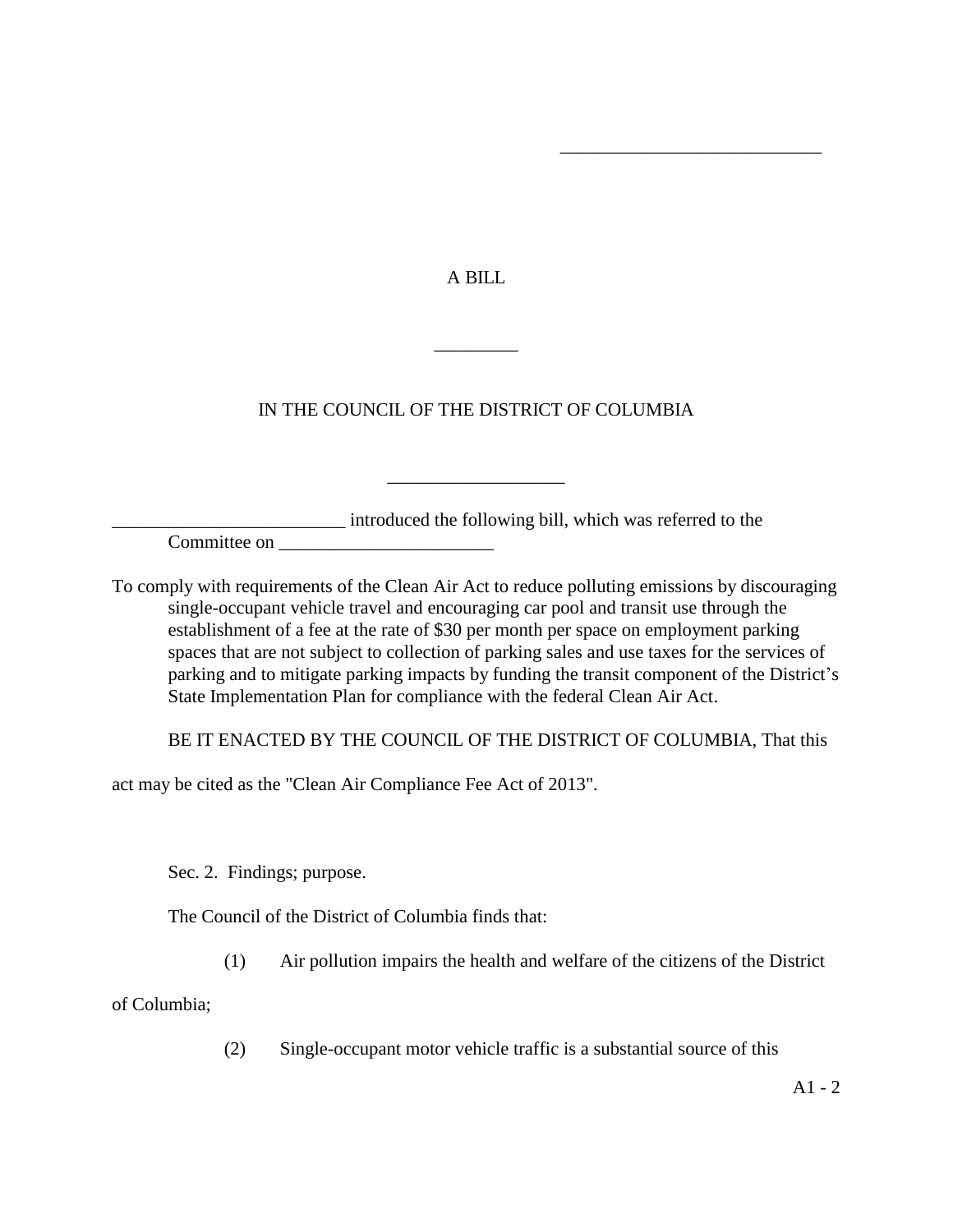pollution and the use of single-occupant motor vehicles for home-to-work travel has been increasing according to data from the Metropolitan Washington Council of Governments;

(3) Despite the general availability of public transit and car pools, many individuals drive to work because free or subsidized parking is available;

(4) Pursuant to the federal Clean Air Act, approved December 17, 1963 (77 Stat. 392; 42 U.S.C. § 7401 et seq.), as amended (the "Clean Air Act"), the District of Columbia has been designated a non-attainment area for ozone and fine particulates (PM 2.5) and the government of the District of Columbia is required to reduce, eliminate, and control sources of these pollutants and their precursors; and

(5) By requiring payment of fees from employment parking that is not subject to the parking sales and use tax and by allocating these fees to fund transit facilities and services to mitigate the impacts of employment parking, the District of Columbia will simultaneously discourage the use of single-occupancy vehicles for home-to-work travel while encouraging the use of car pools and transit, thereby reducing air pollution in compliance with requirements under the Clean Air Act.

Sec. 3. Definitions.

For the purposes of this act, the term:

(1) "Employment parking" means the use of a parking space by a person, including owners, partners, employers, proprietors, employees, and independent contractors to park a motor vehicle to have access to employment, in association with their home-to-work travel.

(2) "Employment parking space" means a parking space, whether or not the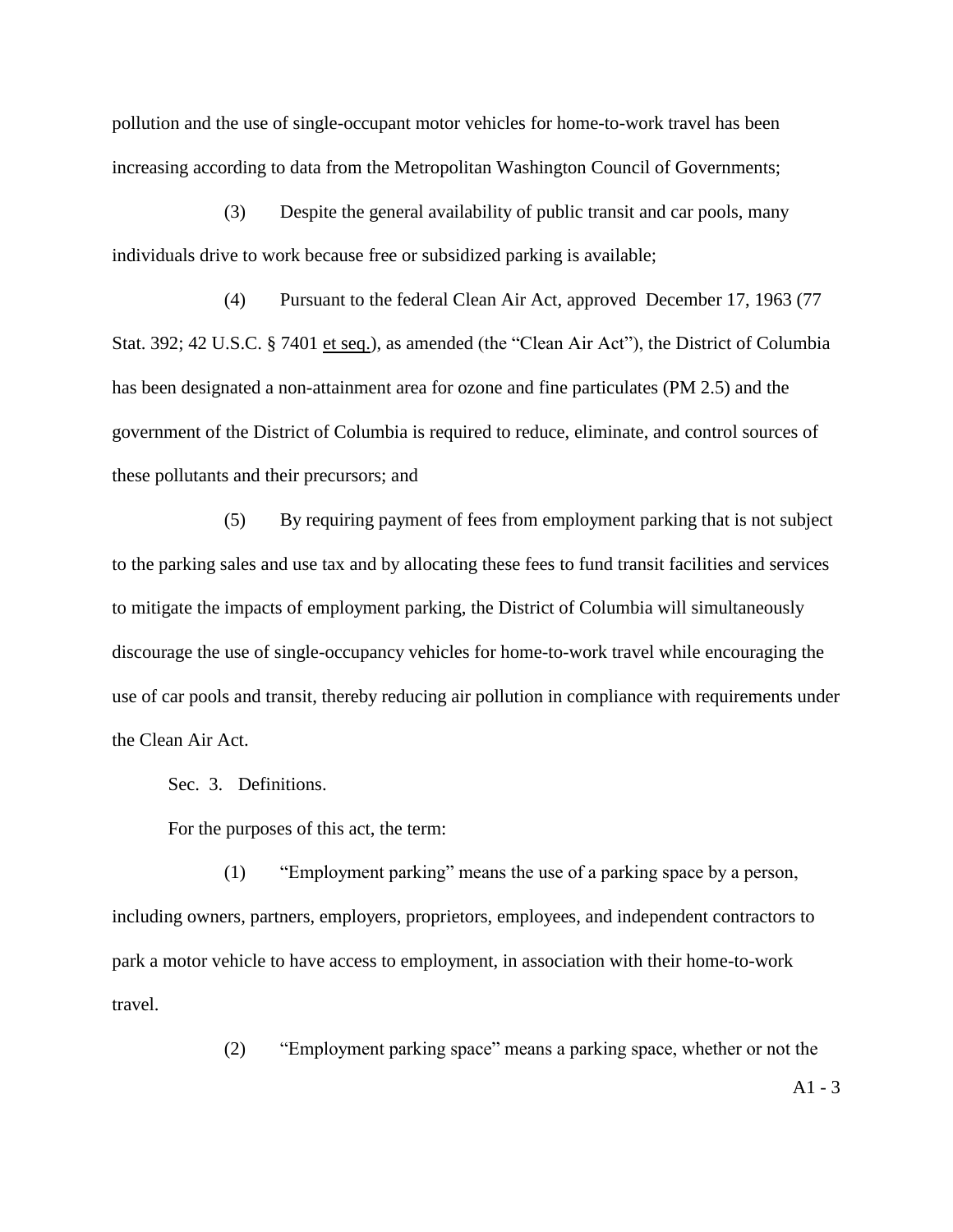parking space is identified or reserved for employment parking, in which employment parking by a motor vehicle occurs more than two days per week.

Sec. 4. Employment parking fee.

(a) Pursuant to the Clean Air Act, which requires non-attainment jurisdictions such as the District of Columbia to reduce emissions of volatile organic compounds and nitrogen oxides to meet federal ambient air quality standards, there is hereby levied a fee on the use of real property for employment parking in the District of Columbia, at a rate of \$30 per month for each employment parking space for which sales and use tax for the service of parking is not collected pursuant to D.C. Official Code § 47-2002(1) or § 47-2202(1).

(b) Owners of real property subject to the fee imposed by subsection (a) may seek reimbursement of the fee from the users of employment parking spaces.

Sec. 5. Registration of Employment Parking Spaces.

(a) Owners of real property in the District of Columbia shall register employment parking spaces on their property or on public space over which they control access in accordance with procedures established by the Mayor.

(b) (1) The Mayor may require persons referred to in subsection (a) of this section to supply the following information:

(A) The total number of parking spaces owned or controlled;

(B) The total number of employment parking spaces; and

(C) The total number of employment parking spaces for which sales and use tax for the service of parking is not collected pursuant to D.C. Official Code § 47- 2002(1) or § 47-2202(1).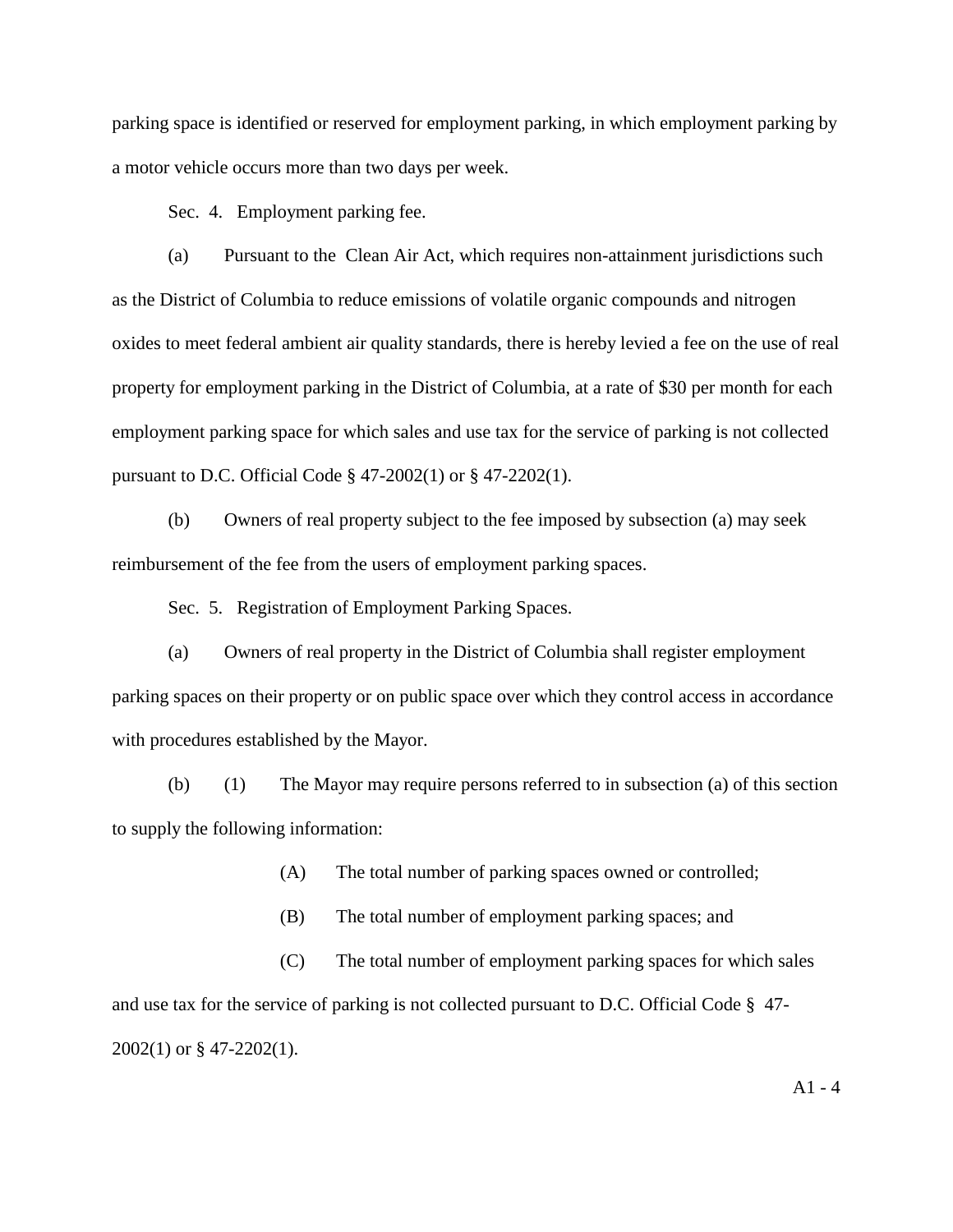(2) The Mayor may establish procedures to require persons referred to in subsection (a) to produce or maintain records.

(c) Registration shall occur semiannually.

Sec. 6. Exemptions.

The following shall be exempt from the employment parking fee established in section 4 and from the registration requirements in section 5:

(1) Employment parking spaces owned or controlled by the Washington Metropolitan Area Transit Authority and used by its patrons to obtain access to the transit system;

(2) Employment parking spaces regulated by meters owned by the District of Columbia;

(3) Employment parking spaces owned or controlled by foreign governments and used for legation purposes; and

(4) Real property containing not more than 1 employment parking space.

Sec. 7. Rules of construction.

(a) Section 602(a) (1) of the District of Columbia Home Rule Act, approved December 24, 1973 (87 Stat. 813; D.C. Official Code § 1-206.02(a) (1)) shall supersede this Act to the extent of any conflict.

(b) Nothing in this Act shall be construed to impinge upon the President's discretion under section 118(b) of the Clean Air Act Amendments of 1977, approved August 7, 1977 (91 Stat. 711; 42 U.S.C. § 7418 (b)), to exempt any emission source if he determines it to be in the paramount interest of the United States to do so.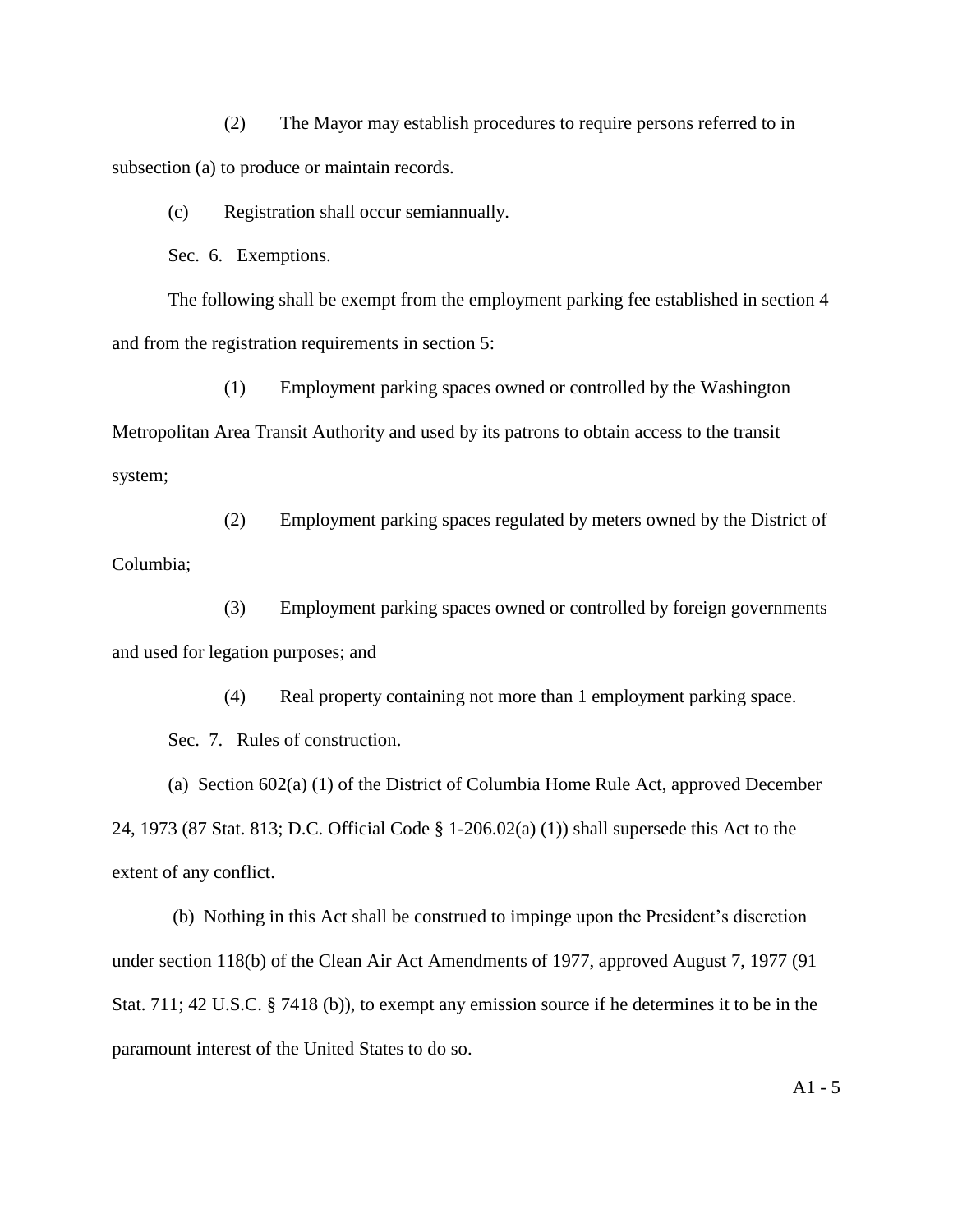Sec. 8. Special agreements with the federal government.

The Mayor is authorized to enter into agreements with the legislative, judicial, and executive branches of the federal government regarding compliance and enforcement where issues of national security would otherwise preclude compliance with this act by the federal government pursuant to section 118 of the Clean Air Act Amendments of 1977, approved August 7, 1977 (91 Stat.711; 42 USC § 7418).

Sec. 9. Payment of the fee.

The fee established in Section 4 shall be due and payable semiannually as prescribed by the Mayor upon the Mayor's completion of an inventory of employment parking spaces and notification of property owners of their liability for the initial 6-month period of fee collection.

Sec. 10. Penalties and enforcement.

(a) Failure to register an employment parking space shall subject the property owner to a penalty of \$360 per employment parking space per 6-month registration period.

(b) If the fee is not paid within the time prescribed by the Mayor, there shall be added to the fee a penalty of 10% of the unpaid amount plus interest of 1% per month or portion of a month until the payment is made. The amount of the unpaid fee plus any penalties and interest due shall constitute a lien against the property from the time it is due and payable, having priority over other liens, secured or otherwise, with the exception of District of Columbia tax liens, and shall also constitute a personal debt of the real property owner.

(c) The Mayor, for purposes of determining the total number of employment parking spaces on or controlled by real property and for determining the amount of fees due from a real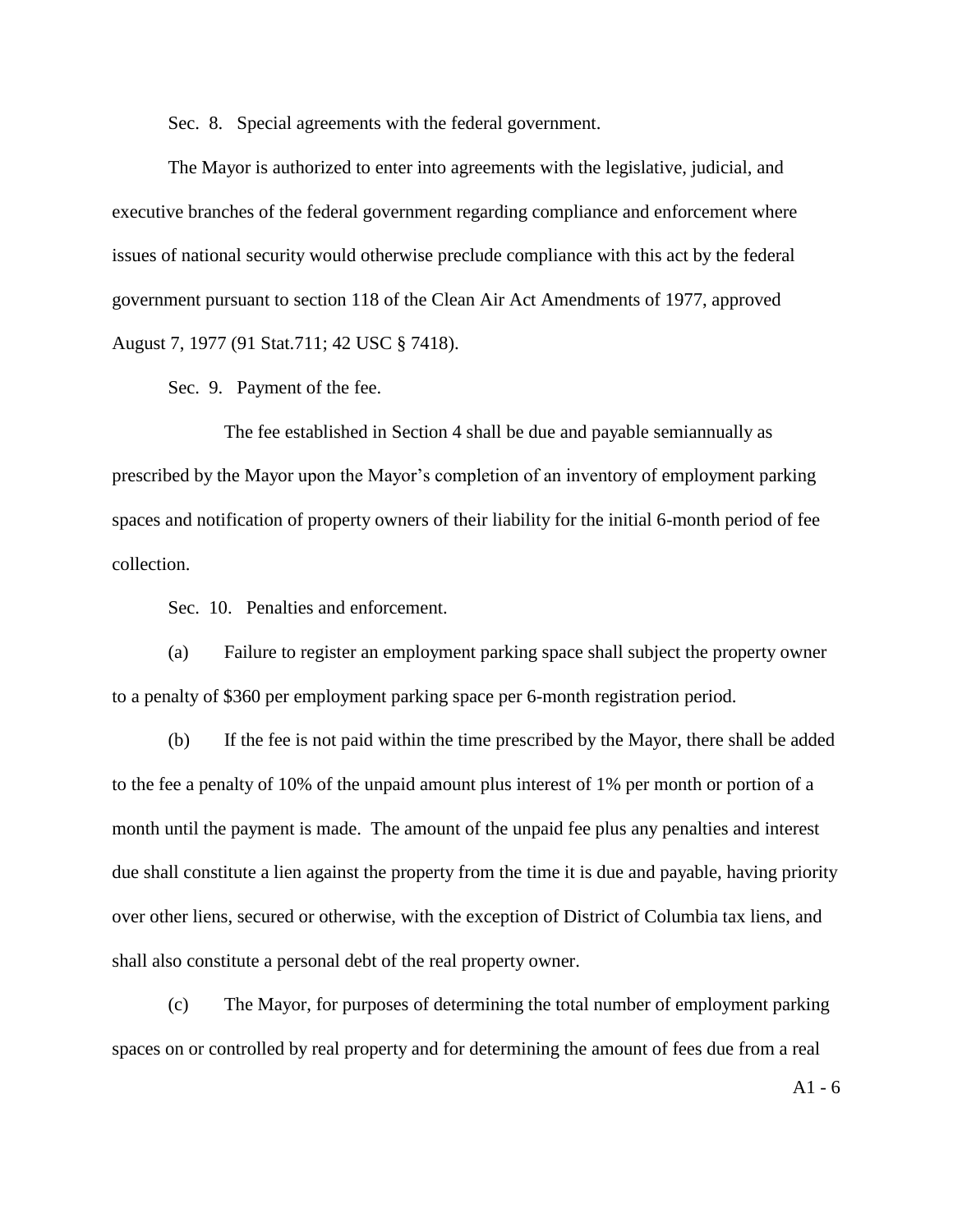property owners, shall have authority to require a property owner to provide and maintain books and records, may examine any relevant books, papers, records, or memoranda that bear upon the matters to be included in the registration and give testimony or answer interrogatories under oath.

(1) The Mayor may administer the oath to any person summoned to give testimony or answer interrogatories. The summons may be served by any member of the Metropolitan Police Department.

(2) If any person who was personally summoned neglects or refuses to obey the summons, the Mayor may report the fact to the Superior Court of the District of Columbia and the Court may compel obedience to the summons to the same extent that a witness may be compelled to obey a subpoena of that Court.

(d) The Mayor may enforce the provisions of this Act in accordance with the provisions of 20 DCMR § 105.1 promulgated pursuant to section 5(a) of the District of Columbia Air Pollution Control Act of 1984, approved March 15, 1985 (D.C. Law 5-165; D.C. Official Code § 8-101.05(a), against any real property owner who produces or maintains false records, or who fails to pay the fee or maintain and produce records as required by the Mayor and authorized under this Act.

Sec. 11. Allocation of fees

All fees, interest, penalties, and other charges collected pursuant to this Act shall be deposited into a new account within the General Fund for the transit mitigation of employment parking. Funds within this account may be spent by the Mayor on transit projects including, but not limited to facilities and services provided by or for the benefit of the DC Circulator, DC Streetcar, and the Washington Metropolitan Area Transit